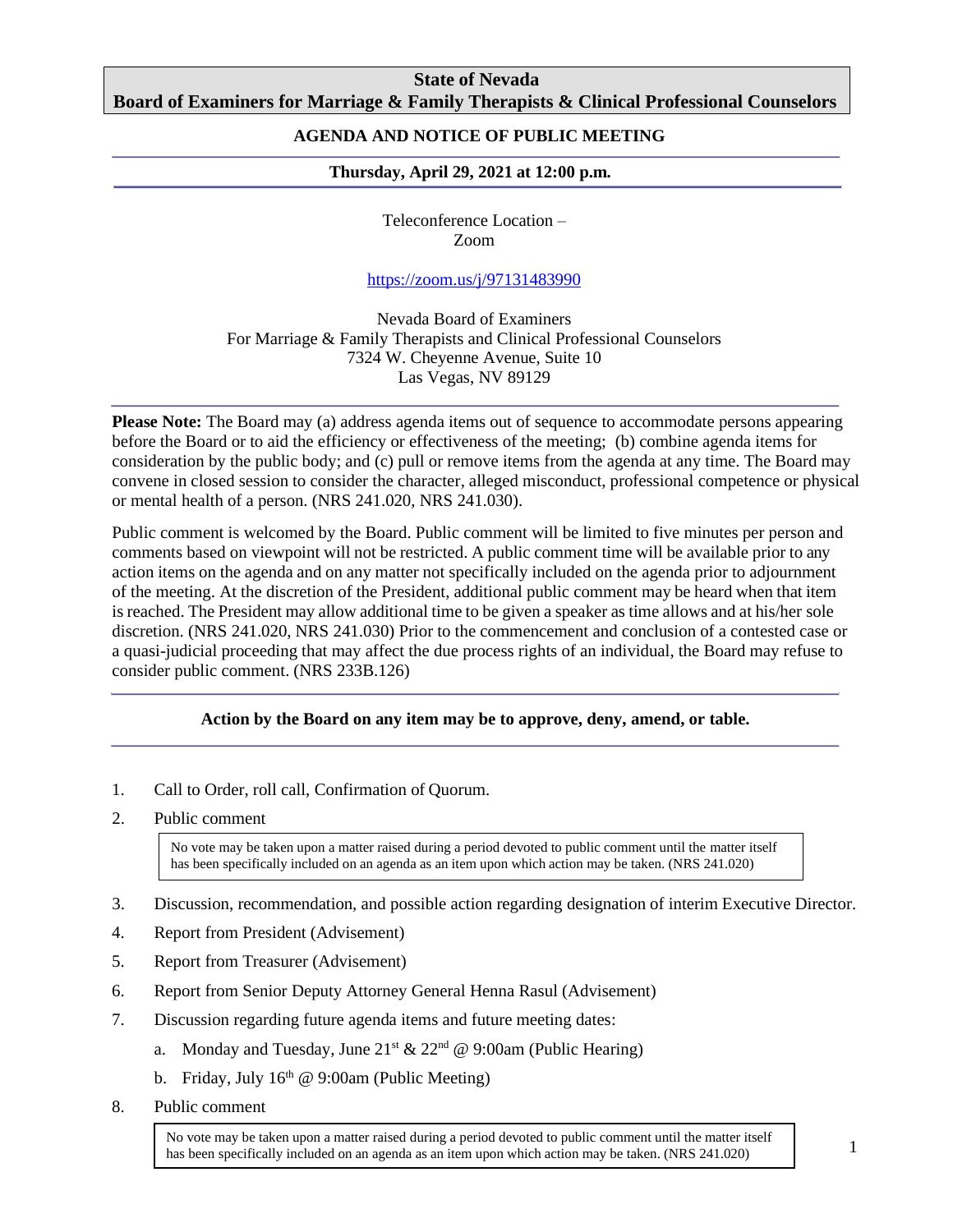- 9. Board member comments
- 10. Adjournment (For possible action)

Anyone desiring additional information including meeting materials may contact the Board Office at 702-486-7388. Meeting materials are also available for download from the Board website at [http://marriage.nv.gov](http://marriage.nv.gov/) or can be requested at the following location: 7324 W. Cheyenne Avenue, Suite #10, Las Vegas, NV 89129.

The Board is pleased to make reasonable accommodations for members of the public who are disabled and wish to attend the meeting. If special arrangements for the meeting are necessary, please notify the Board office at 702-486-7388; or fax 702-486-7258 no later than 48 hours prior to the meeting. Requests for special arrangements made after this time frame cannot be guaranteed.

This agenda has been sent to all members of the Board and other interested persons who have requested an agenda from the Board. Persons who wish to continue to receive an agenda and notice of meetings must request so in writing on an annual basis.